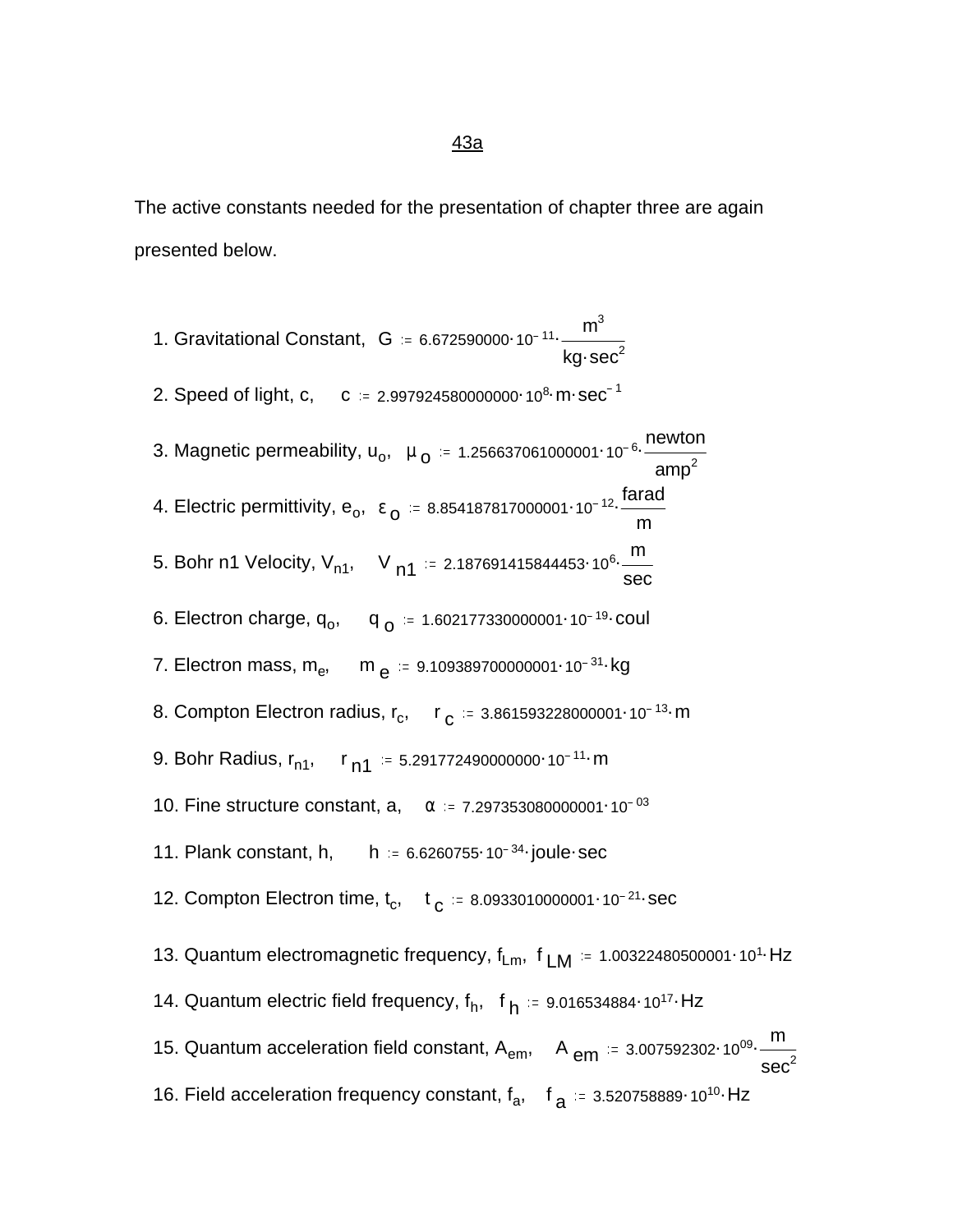17. Free space resistance, R<sub>s</sub>, R<sub>s</sub> =  $\mu_0$ ·c and 1· $\Omega = 1$ ·kg·m<sup>2</sup>·sec<sup>-1</sup>·coul<sup>-2</sup>

R <sub>S</sub> = 376.7303133310863 • ohm

and/or... 
$$
R_s := \frac{1}{\epsilon_0 \cdot c}
$$

 $\, {\sf R} \,$   $\, {\sf s}$  = 376.730313488167  $\cdot$  0hm

18. Quantum Hall Ohm, R<sub>Q</sub>, R<sub>Q</sub> := 
$$
\frac{h}{q_0^2}
$$
  
R<sub>Q</sub> = 2.58128058743606·10<sup>4</sup> · ohm

Additional related constants are included for the discussions past page 21 below.

(SUN MASS) (SUN rad.)  
\n
$$
m_r = 1.99 \cdot 10^{30} \cdot \text{kg} = 1.99 \times 10^{30} \text{ kg} \quad r_s = 6.96 \cdot 10^8 \cdot \text{m} = 6.96 \times 10^8 \text{ m}
$$
  
\n $m = 3.141592654000001$   
\n $m_e = 9.109389700000001 \cdot 10^{-31} \cdot \text{kg}$   
\n $m = 1.672623100000001 \cdot 10^{-27} \cdot \text{kg}$   
\n $n = 2.8179409200000001 \cdot 10^{-15} \cdot \text{m}$   
\n $m = 1.660540200000001 \cdot 10^{-27} \cdot \text{kg} = \text{AMU}$ 

Note............ ((V<sub>n1</sub> & V<sub>LM</sub> are SELECT ))  
\nV<sub>n1</sub> := 2.187691415844453·10<sup>6</sup>·m·sec<sup>-1</sup>  
\nV<sub>LM</sub> := -0.085363289893272·m·sec<sup>-1</sup>  
\nNOTE:  
\n
$$
\frac{V_{n1}}{V_{LM}} = 3.002228710934959·108·m-1·sec
$$
\n
$$
V_{n1} := \frac{V_{n1}}{\alpha}
$$
\n
$$
\frac{V_{n}}{c} = 0.999999999587411
$$
\n
$$
\lambda_{\Delta} = 2 \cdot \pi \cdot r_{n1} \qquad m_{\Delta} := m_{e} \qquad t_{\Delta} := \frac{h}{m_{e} \cdot v_{n1}^{2}} \qquad r_{x} := r_{n1}
$$
\n
$$
t_{n} := \frac{t_{c}}{\alpha} \qquad f_{n} := \frac{1}{t_{h}} \qquad \text{and constants in general that are also used are:}
$$
\n
$$
t = 1 \cdot \sec \qquad Q_{i} := q_{o} \cdot t^{-1} \qquad L := 1 \cdot m
$$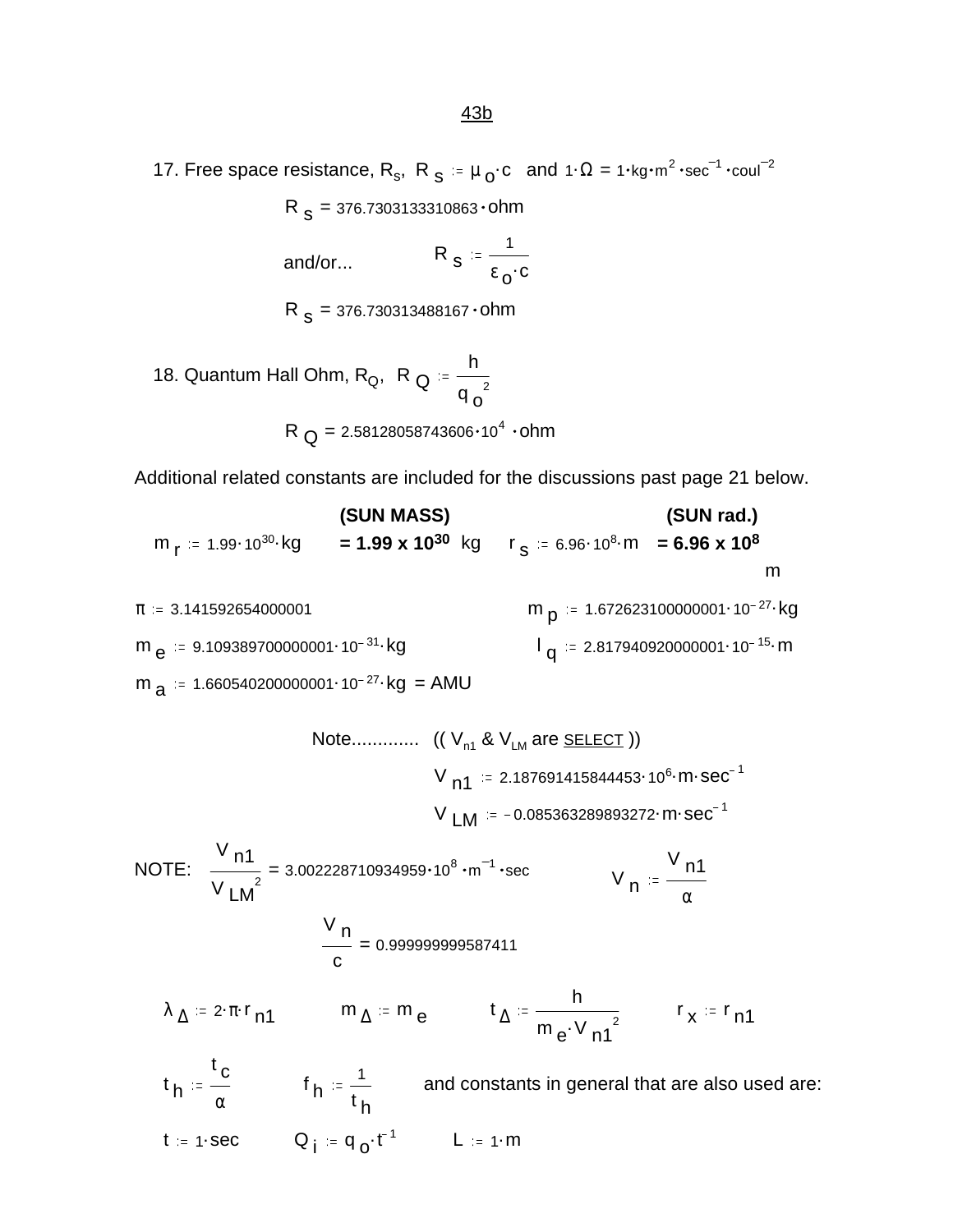## Electrogravitation and The General Theory Chapter 3

 The following formulae will demonstrate how the electrogravitational expressions previously presented in (76, 78, & 79) can be modified by adding an expression that shortens the effective Compton radius by an amount related to the Lorentz transform and the effect of increasing velocity relative to an outside observer. Added to this special theory effect on relative force increase there is lumped in the additional force increase caused by near mass and then the entire effect is classified as a general theory of electrogravitation. Equation (95) below derives the velocity that is a vector rotational velocity from the cancellation of like terms in (94) above.

 The Sun mass and radius are used in the following example of the above proposed combined action force result and the equations themselves are iterated so as to demonstrate that if the mass becomes large enough or the relative velocity becomes large enough then the electrogravitational action force becomes chaotic and terms become imaginary. This can also happen if the radius of the action force becomes smaller by a critical amount or the radius of the near-field mass becomes small enough.

 Included below the electrogravitational equations are surface plots for the real and imaginary force amplitudes. These plots are then followed by regular x-y plots that reveal the chaotic nature of the individual (t) and (u) sub system component equations of the total electrogravitational equation. Please feel free to experiment by changing the variables such as mass, radius, or the equation forms themselves bearing in mind however that the original equation form should be saved beforehand or the new forms saved under a different filename.

43c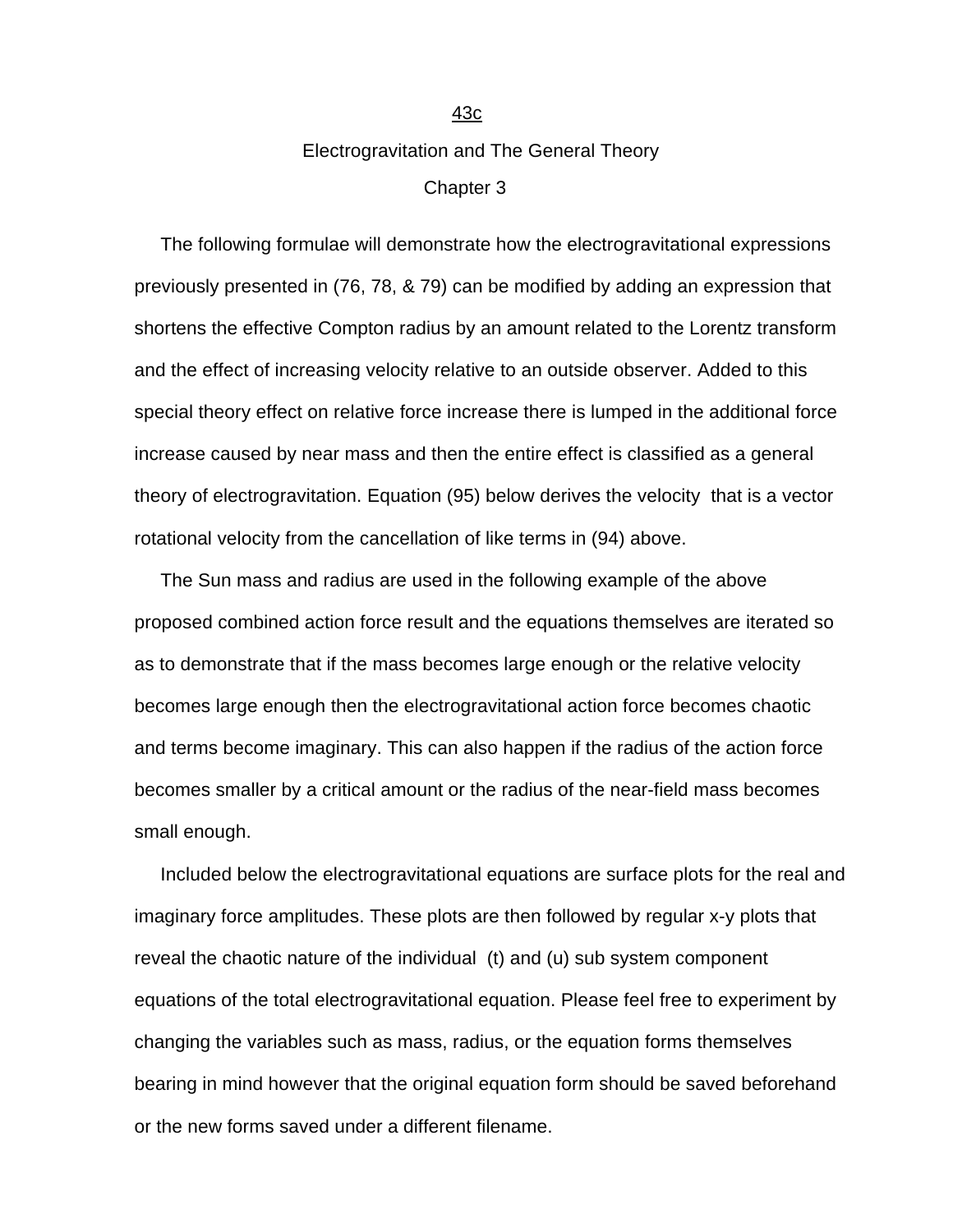Let the following constants for the purpose of calculation be established:

|                                                                             | (SUN MASS) |                                                       | (SUN rad.) |
|-----------------------------------------------------------------------------|------------|-------------------------------------------------------|------------|
| m <sub>r</sub> ≔ 3.995·10 <sup>26</sup> ·kg = <b>1.99 x 10<sup>30</sup></b> |            | $r_s = 6.96 \cdot 10^{08}$ m = 6.96 x 10 <sup>8</sup> |            |

 The below equation is given as an example of near-mass related velocity that has a relativistic effect on its own individual electrons.

(95) 
$$
v_{rel} = \sqrt{\frac{G \cdot m_r}{r_s}}
$$
  $v_{rel} = 6.188722252437582 \cdot 10^3 \cdot m \cdot sec^{-1}$ 

Next, plug in the assumed particle velocity in the Sun (Which is likely close to c.)

(96) V<sub>n</sub> = 2.997924579·10<sup>08</sup>·m·sec<sup>-1</sup> Where, 
$$
\frac{V_n}{c} = 0.999999999666436
$$

The below equations are the iteration engine from 1 to N.

 $N = 20$   $t = 0..N$ 

(97)  
\n
$$
\begin{bmatrix}\nV_{0} \\
L_{0} \\
R_{0} \\
B_{0}\n\end{bmatrix} := \begin{bmatrix}\nG \cdot m_{r} \\
r_{s} \\
r_{s} \\
m_{r}\n\end{bmatrix}
$$
\n
$$
\begin{bmatrix}\nV_{(t+1)} \\
L_{(t+1)} \\
R_{(t+1)} \\
B_{(t+1)}\n\end{bmatrix} := \begin{bmatrix}\n\left(\frac{G \cdot B_{t}}{R_{t}}\right)^{\frac{1}{2}} \\
L_{(t+1)} \\
B_{(t+1)}\n\end{bmatrix}
$$
\n
$$
\begin{bmatrix}\nG \cdot B_{t} \\
R_{t} \\
C^{2} \\
L_{t} \cdot r_{s} \\
L_{t} \\
L_{t}\n\end{bmatrix}
$$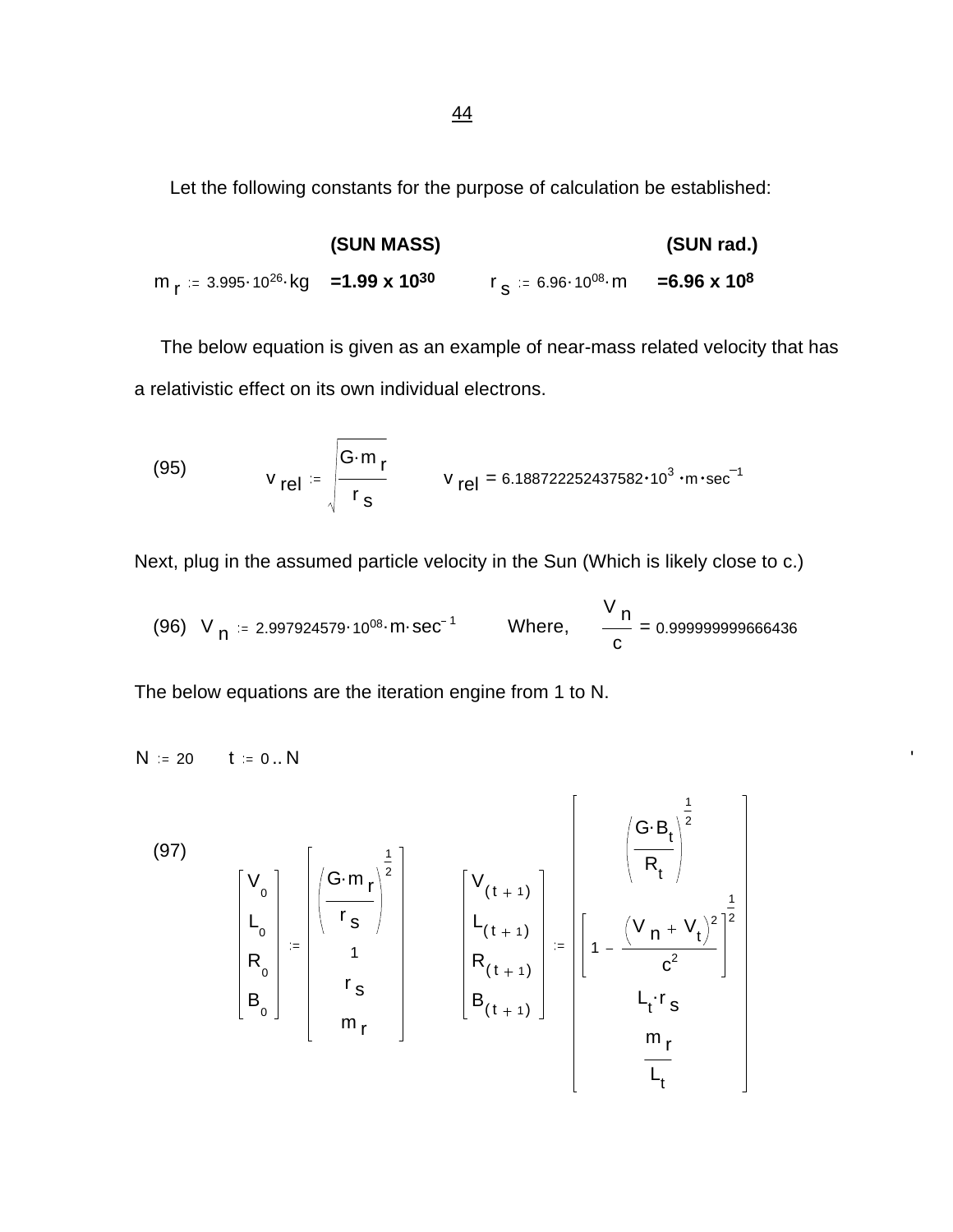(98)  
\n
$$
\begin{bmatrix}\nV_{o} \\
L_{o} \\
R_{o} \\
B_{o}\n\end{bmatrix} := \begin{bmatrix}\nG \cdot m_{r} \\
r_{s} \\
r_{s} \\
m_{r}\n\end{bmatrix} \begin{bmatrix}\nV_{(u+1)} \\
L_{(u+1)} \\
R_{(u+1)} \\
B_{(u+1)}\n\end{bmatrix} := \begin{bmatrix}\nV_{(u+1)} \\
L_{(u+1)} \\
R_{(u+1)} \\
B_{(u+1)}\n\end{bmatrix} = \begin{bmatrix}\n(V_{n} + V_{u})^{2} \\
T_{c}^{2} \\
L_{u} \cdot r_{s} \\
m_{r} \\
m_{r} \\
m_{r}\n\end{bmatrix}
$$

$$
r_x := r_{n1}
$$
  $r_n := r_{n1}$   $l_{A1} := l_{q}$   $r_c := \frac{h}{2 \cdot \pi \cdot m_e \cdot c}$   
\n $V_{LM} = -0.085363289893272 \cdot m \cdot sec^{-1}$   $r_c = 3.861593254172486 \cdot 10^{-13} \cdot m$   
\n= Compton radius of the electron

(99)

$$
x_t \coloneqq \left[ \left[ \frac{q_o^2}{4 \cdot \pi \cdot \epsilon_o \cdot r_n \cdot (L_t) \cdot r_c} - \frac{\mu_o \cdot q_o^2}{4 \cdot \pi \cdot l_q \cdot (L_t) \cdot r_c} \cdot V_{n1}^2 \right] - \left[ \frac{\mu_o \cdot q_o^2}{4 \cdot \pi \cdot l_{A1} \cdot (L_t) \cdot r_x} \cdot V_{LM}^2 \right] \right]
$$
  

$$
x_t \coloneqq \frac{-1}{4} \cdot q_o^2 \cdot \frac{\left( -1_q \cdot 1 A1 \cdot r_x + \mu_o \cdot V_{n1}^2 \cdot \epsilon_o \cdot r_n \cdot 1 A1 \cdot r_x + \mu_o \cdot V_{LM}^2 \cdot \epsilon_o \cdot r_n \cdot r_c \cdot 1 q \right)}{\left[ \pi \left[ \epsilon_o \cdot \left[ r_n \cdot \left[ L_t \cdot \left[ r_c \cdot \left[ 1 q \cdot (1 A1 \cdot r_x) \right] \right] \right] \right] \right] \right]}
$$

(100)

$$
y_u := \left[ \left[ \frac{q_o^2}{4 \cdot \pi \cdot \epsilon_o \cdot r_n \cdot (L_u) \cdot r_c} - \frac{\mu_o \cdot q_o^2}{4 \cdot \pi \cdot l_q \cdot (L_u) \cdot r_c} \cdot V_{n1}^2 \right] + \left[ \frac{\mu_o \cdot q_o^2}{4 \cdot \pi \cdot l_{A1} \cdot (L_u) \cdot r_x} \cdot V_{L M}^2 \right] \right]
$$
  

$$
y_u := \frac{-1}{4} \cdot q_o^2 \cdot \frac{\left( -1 \cdot q_1^2 \cdot 41 \cdot r_x + \mu_o \cdot V_{n1}^2 \cdot \epsilon_o \cdot r_n \cdot 1_{A1} \cdot r_x - \mu_o \cdot V_{L M}^2 \cdot \epsilon_o \cdot r_n \cdot r_c \cdot 1_{q} \right)}{\left[ \pi \cdot \left[ \epsilon_o \cdot \left[ r_n \cdot \left[ L_u \cdot \left[ r_c \cdot \left[ 1 \cdot q \cdot (1_{A1} \cdot r_x) \right] \right] \right] \right] \right] \right]}
$$

 $(101)$  $(t, u) = X_t \cdot \mu_0 \cdot Y_u$ (Total iterated gravitational force.)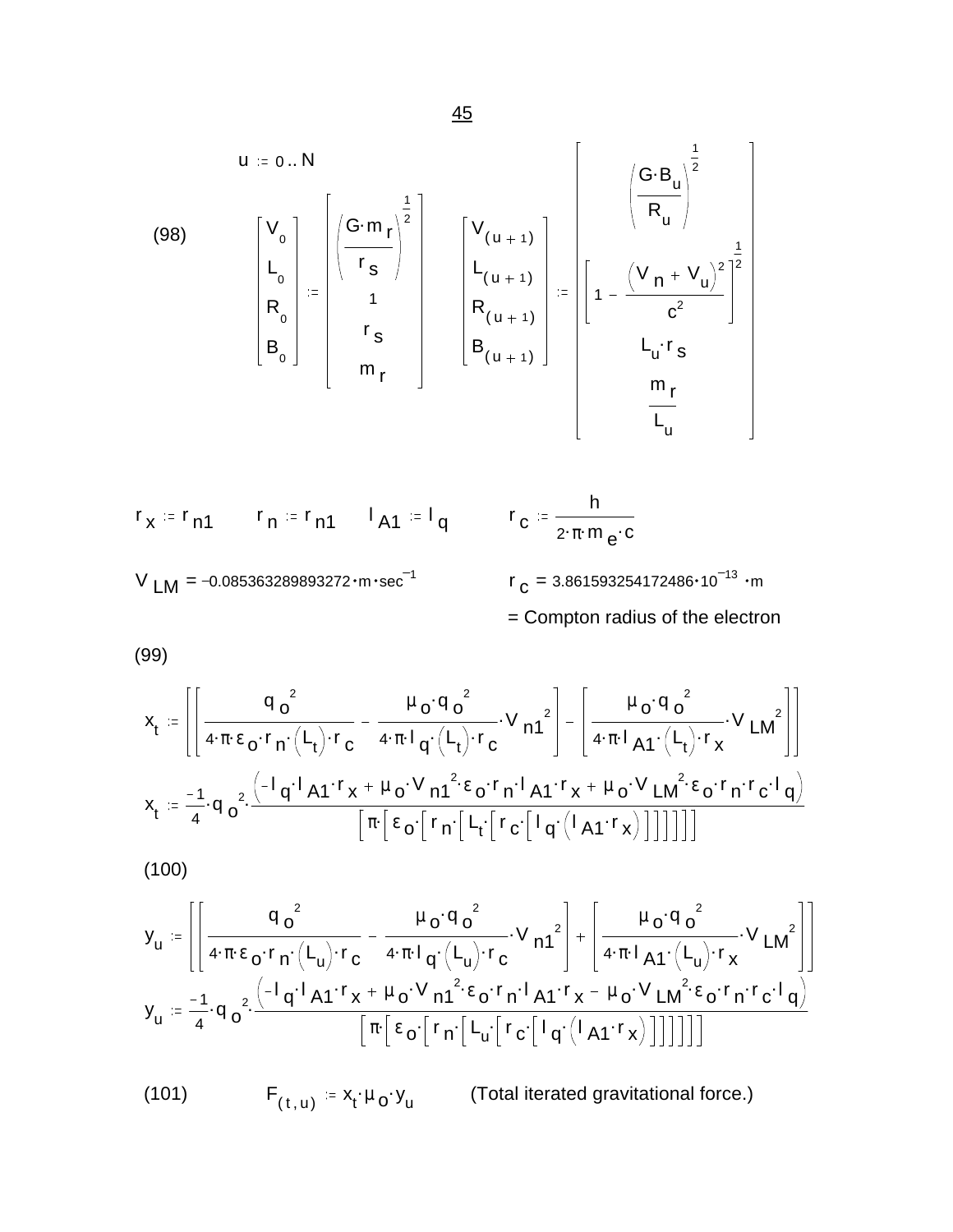The following plots 1 through 4 serve to show that large mass and near light velocities can cause instability in the gravitational force.

Define: 
$$
f(x,y) := x \cdot \mu_0 \cdot y
$$
 and,  $M_{(t,u)} := f(x_t, y_u)$ 

then:

 $Mr = Re(M)$ 





 $Mi = Im(M)$ 



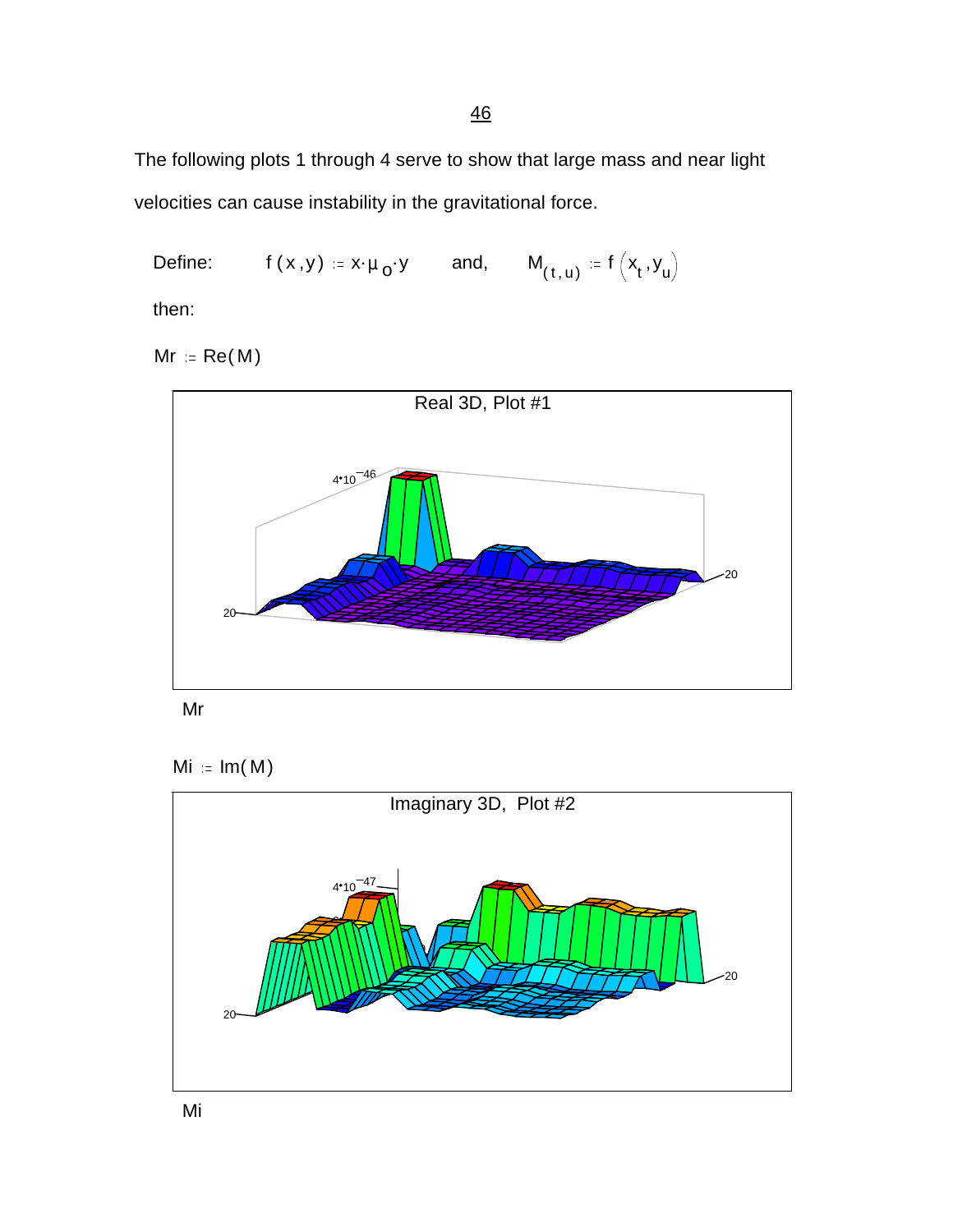Note that in the below plots 3 & 4 that a zero force can occure.



Notice that in the example above, a mass is chosen that is four orders of magnitude less than the actual Earth mass. Notice also the instability that results through the total iteration. If, however, the actual mass is used in the iteration process, the instability settles rapidly. Therefore I suggest that as our Sun loses mass through radiation, it may become unstable at the mass chosen above which is about 86% of its present mass. It may pulsate or actually ring like a very large bell.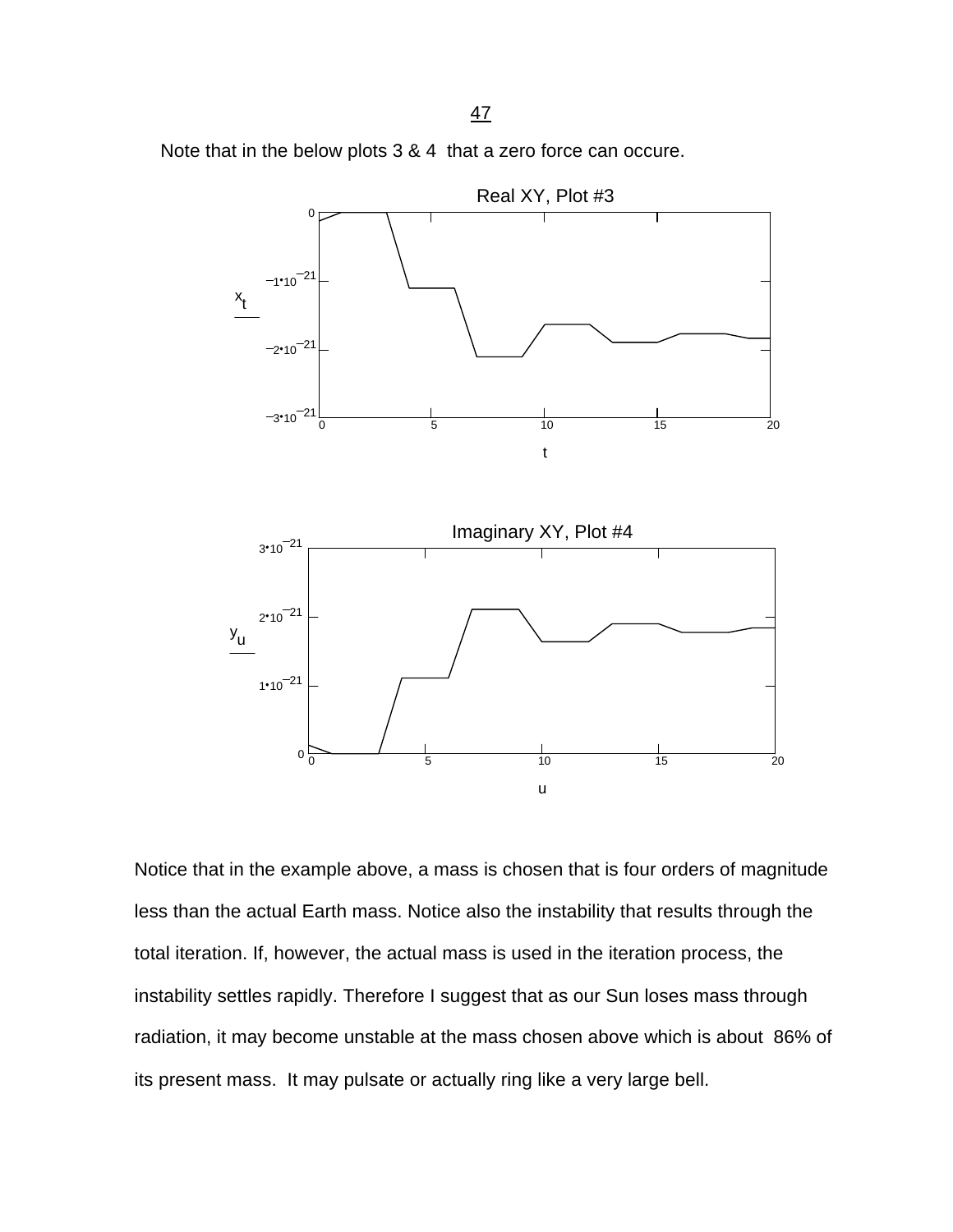It may be of interest to input  $V_{rel}$  in (95) above in the Lorentz transform and apply that to degrees related to rotational motion. This will relate that mass related velocity to the bending of light near the surface of a large mass such as the surface of our Sun.

Let  $m_{\mathsf{r}} = 1.99 \cdot 10^{30}$  kg Then:

(102) 
$$
V_{\text{rel}} = \sqrt{\frac{G \cdot m_r}{r_s}}
$$
  $V_{\text{rel}} = 4.367864312158207 \cdot 10^5 \cdot \text{m} \cdot \text{sec}^{-1}$ 

and,

(103) 
$$
\gamma' := \left[1 - \left(\frac{v_{rel}}{c}\right)^2\right]^{\left(-\frac{1}{2}\right)}
$$
 which is a form of the Lorentz transform in Special Relativity

or, 
$$
\gamma' = 1.000001061371855
$$
  
\n $\gamma'' := 2 \cdot \pi \cdot (\gamma' - 1)$   
\n $\gamma'' = 6.668796044712661 \cdot 10^{-6} \cdot rad$  equals 3.820938678 \cdot 10<sup>-4</sup> deg

which is equivalent to 0 deg., 0 min., 1.38 sec. of arc since there are 2pi rad. in 360 degrees and is in the range predicted by Einstein's formula below:

where;  $\gamma = 1$ 

(104) 
$$
\theta_E = \frac{(1 + \gamma) \cdot 2 \cdot G \cdot m_r}{c^2 \cdot r_s}
$$
  $\theta_E = 8.490961321074942 \cdot 10^{-6} \cdot rad$ 

or,

(105) 
$$
\theta \mathbf{E} = \frac{4 \cdot v \mathbf{rel}^2}{c^2} \qquad \theta \mathbf{E} \text{deg} = \theta \mathbf{E} \cdot 57.29577951 \cdot \frac{\text{deg}}{\text{rad}}
$$

or, 
$$
\theta_{\text{Edge}} = 4.864962476802483 \cdot 10^{-4} \cdot \text{deg}
$$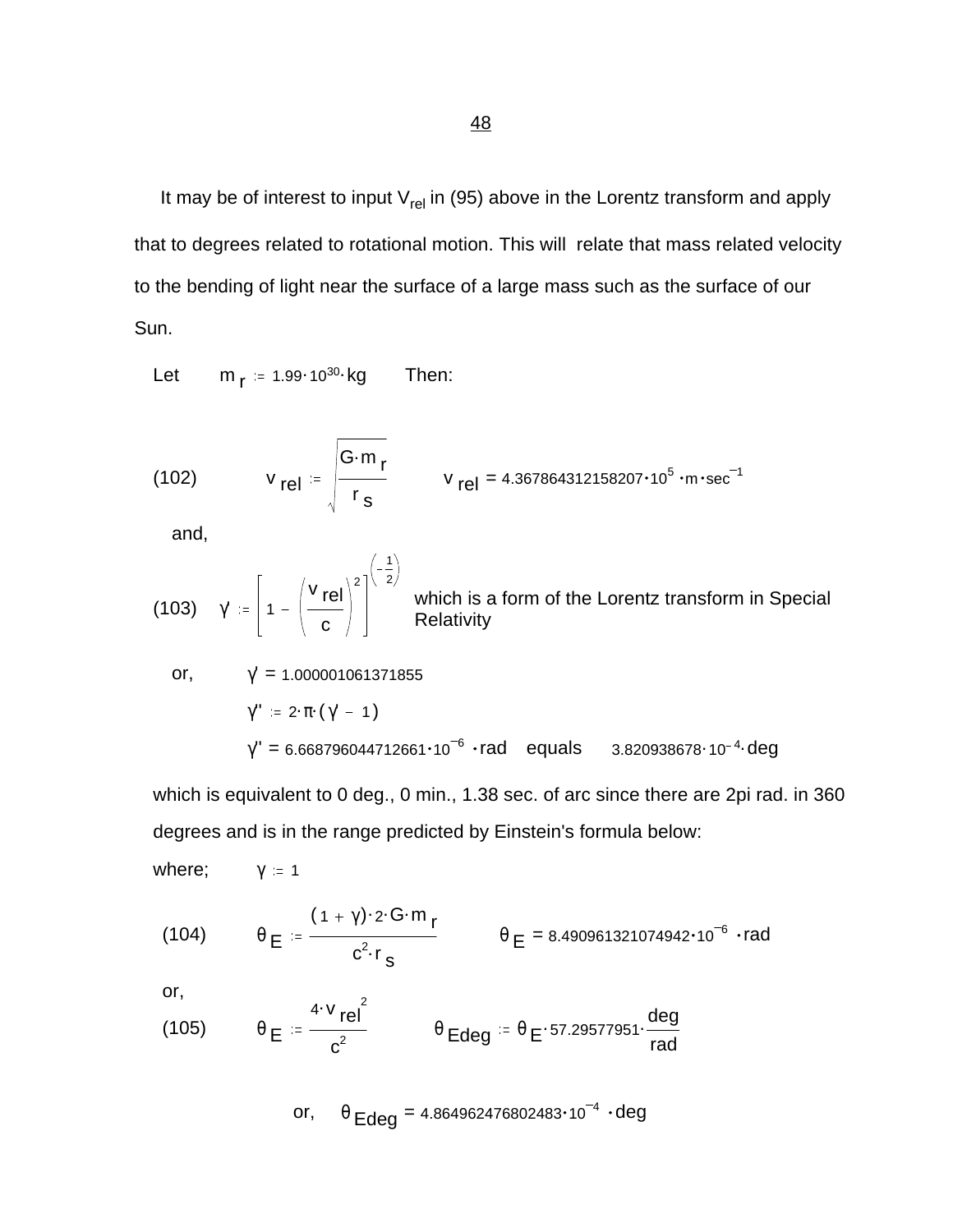which is equivalent to 0 deg., 0 min., 1.75 sec. of arc which is the value that has been verified by measurement according to the Encyclopedia Of Modern Physics, page 605 of the General Relativity section, 1989.

 The above discussion of the bending of light near the surface of the sun brings out the fact that the units involved are directly related to angular velocity and further that gravitational action on near-field mass has rotational motion or rotating vector forces that impart that motion in the form of an arc to passing particles. It is therefore herein suggested that gravitational forces are born of rotational motion and are thus able to impart that motion to other systems when acting on those systems at the quantum level. Thus the equations (80a) and (80b) are the electrogravitational equivalent of the mv2/r rotational force.

 Since mass was previously defined as the result of a torus shaped arrangement of quantum state magnetic fields in a standing wave rotational action then one possible way to interact or counteract it would be to form standing waves on a conductive surface wherein the entire surface would be covered with continuously linked bubbles of these standing waves where each bubble was phase locked in counter rotation with its neighboring bubble-field neighbor. This would be most efficient on a super conducting surface and a likely frequency would be related to the quantum magnetic frequency  $f_{LM}$  as in equation (106) on the next page. First let us establish the quantum electrogravitational radius as:

$$
r_{LM} = \frac{h}{2 \cdot \pi \cdot m_e \cdot |V_{LM}|}
$$
 or,  $r_{LM} = 1.356176097373951 \cdot 10^{-3} \cdot m$ 

49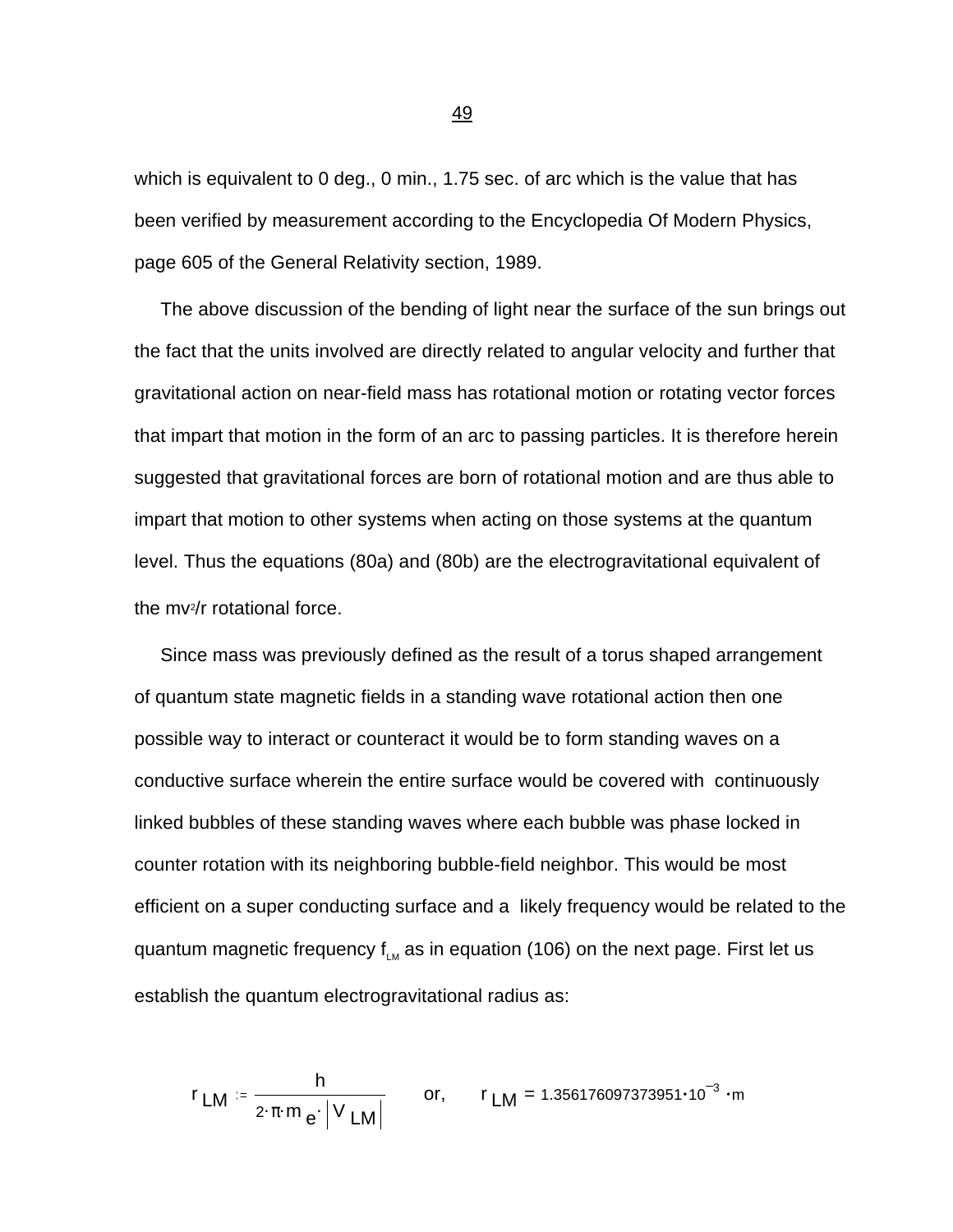Then the electromagnetic frequency related to the least quantum electrogravitational radius is:

(106) 
$$
f_{\text{atc}} = \left| \frac{c}{2 \cdot \pi \cdot r_{\text{LM}}} \right|
$$
 or,  $f_{\text{atc}} = 3.518234223308455 \cdot 10^{10} \cdot \text{Hz}$ 

This frequency is also defined as the quantum acceleration frequency constant as well as the  $f_{at}$  frequency of equation (61) previous. Standing waves do not radiate energy and as such they may build to extremely high levels without being dissipated. Therefore they may be able to block completely the electrogravitational energy which of course would have at least two interesting results. The first would be the obvious counter-gravitation and the second would be the building of gravitational energy within the confines of the gravity shield. This energy would arise due to the entropic radiation of the field mass inside the shield that is still able to radiate away gravitons assuming the shield was able to stop them from going out and was able to stop outside ones from going in. This is also assuming that the normal case for gravity allows not only for the absorption of the electrogravitation on the one side of an interacting particle but later on the emission of the same energy on the opposite side in the original direction giving the necessary attraction action that we observe as gravity. However the particle acted on still emits gravitons as a result of the normal gravitational entropic action and therefore not only counter-gravitation is a serious consideration but a way to harness gravitational energy directly might be possible in a properly designed and constructed pondermotive force vehicle. This force field could be directed much like a phased array by suitable magnetic fields behind the skin of a surface conductor that would allow for the direction and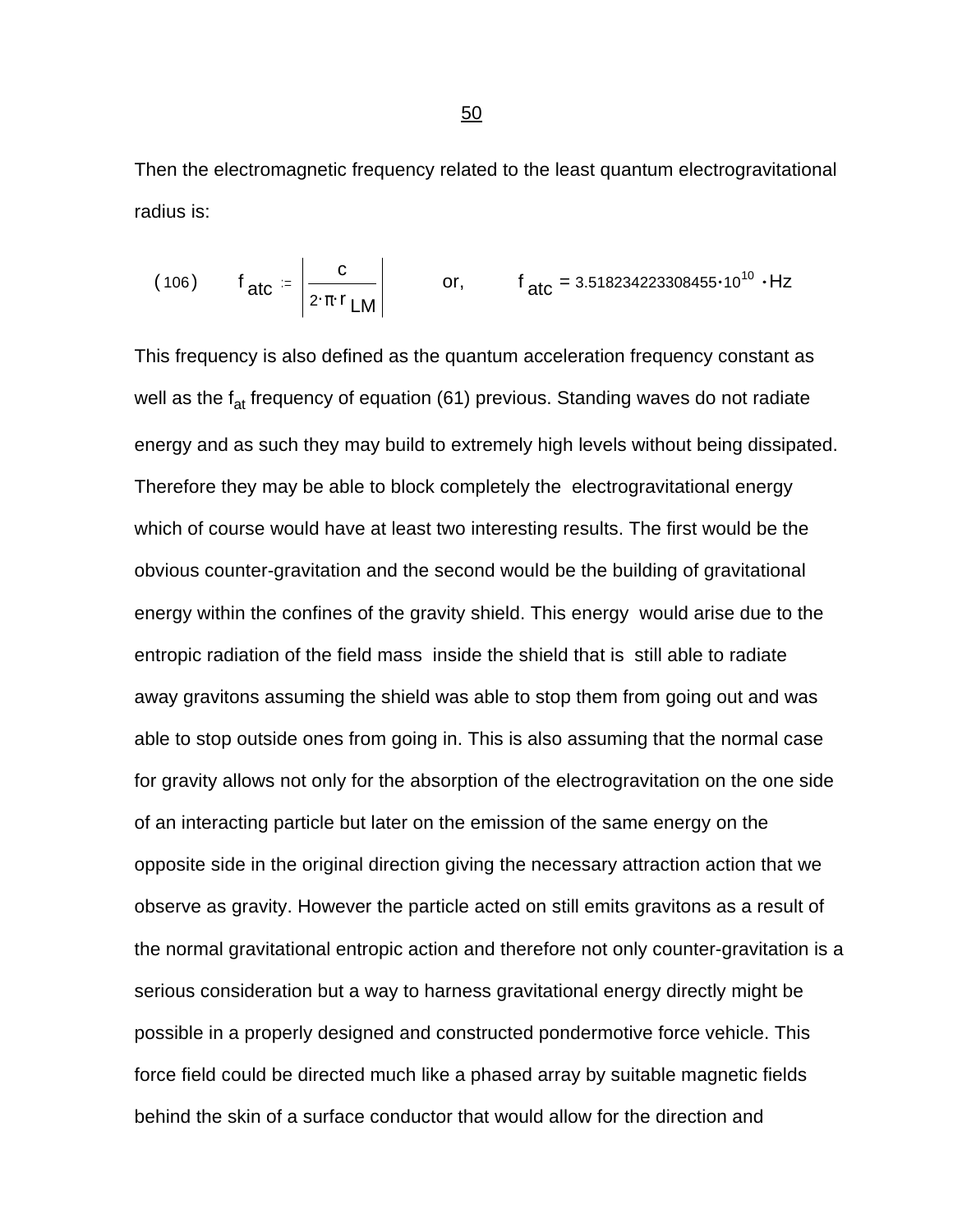concentration of the repelling forces in the desired direction. This would very likely have to be computer controlled as fast control would be essential for a stable and controllable field action to be possible.

 The suggested conclusion from the preceding pages is that gravity is the result of a rotational magnetic vector having a basic frequency  $f_{LM}$  and a basic radius related to its quantum wavelength of  $\lambda_{LM}$ . Further, this action is carried by a type of particle that has the geometry of the formulas in (80a and b) and also can impart a reverse pondermotive action force that cannot be shielded against by normal means of shielding such as with a wire cage and the like. The magnetic vector potential is closely related to this action force if not the same. I suggest that not only can anti-gravity be developed but that it very likely already is.

 A scheme for the technical workings of a propulsion system for gravitating is now presented by the author with the basics foremost in mind. Variations on the scheme are quite possible.

 The author is now asking the reader to visualize a saucer shaped metal covered craft that is mostly hollow with the exception of a centrally located engine that vaporizes a fuel that is ionized totally and the electrons are stored in a ring that contains them by the use of magnetic force and they circulate around a heavily insulated metal rod that is connected to the metal skin of the craft. The protons are jetted out of the craft to allow the surface of the craft to become highly charged and the protons will be skating around the superconducting surface. Next the circulating electrons in the centrally located gravitational wave resonance oscillator will be allowed to jump back and forth by changing the path radius through switching the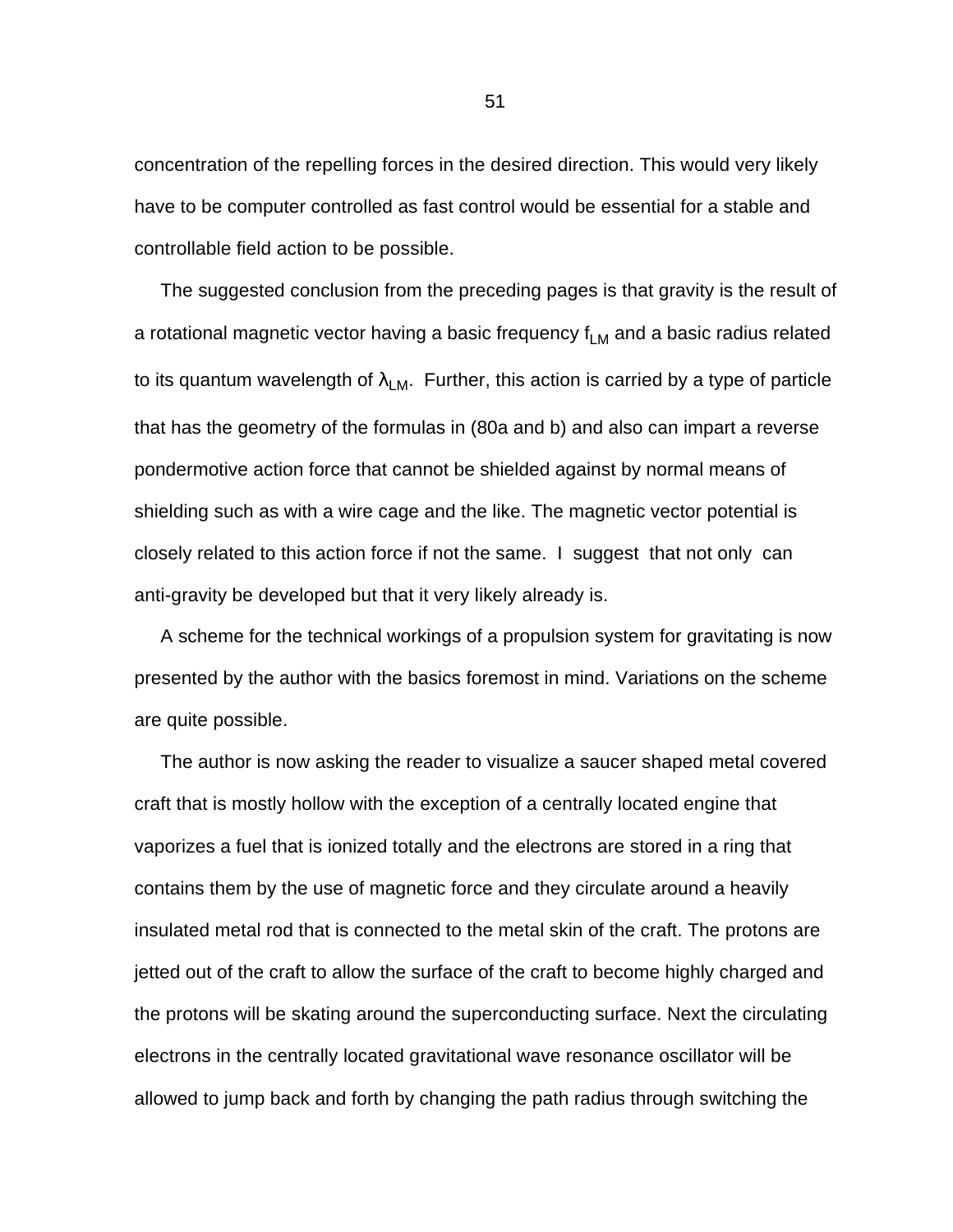intensity of the magnetic field that controls the force that confines the electrons. This will couple the negative pulsating charge field to the surface of the craft through the highly insulated center rod that is connected to the outside conductive skin and the protons will move in sympathetic alternating motion towards and away from the surface of the craft. The magnetic vector potential is in-line to the motion of the charge particle and therefore in-line also with the incoming electrogravitons. The change of distance of the radius of the electron orbit in the gravity oscillator is equal to or multiples of the previously calculated  $r_{LM}$  in (85) previous. The rate of pulsation will determine the amount of force and shifting the action center on the surface will determine the translational motion of the craft. The incoming electrogravitation interacts at the Compton wavelength of the proton and not with the electric field of the proton externally. The action is electromagnetic internally in the proton wavelength however.

 There is now hypothesized a line of matter-wave action that can be drawn from the protons to the electrons at the center of the craft and any matter that existed in between would be influenced by those matter-wave action lines. I propose that the in-between matter becomes phase locked between the two oscillating fields and therefore becomes immobilized in direct proportion to the strength of the crafts pondermotive fields. Thus the craft could make abrupt changes in velocity and the cargo or passengers would be atomically restrained and thus feel no stress at all. The material to be vaporized for ionization purposes should have as heavy a proton count as possible for the highest plant efficiency and preferably not naturally radioactive. The skin of the craft should be superconductive if possible.

 $\sim$  52